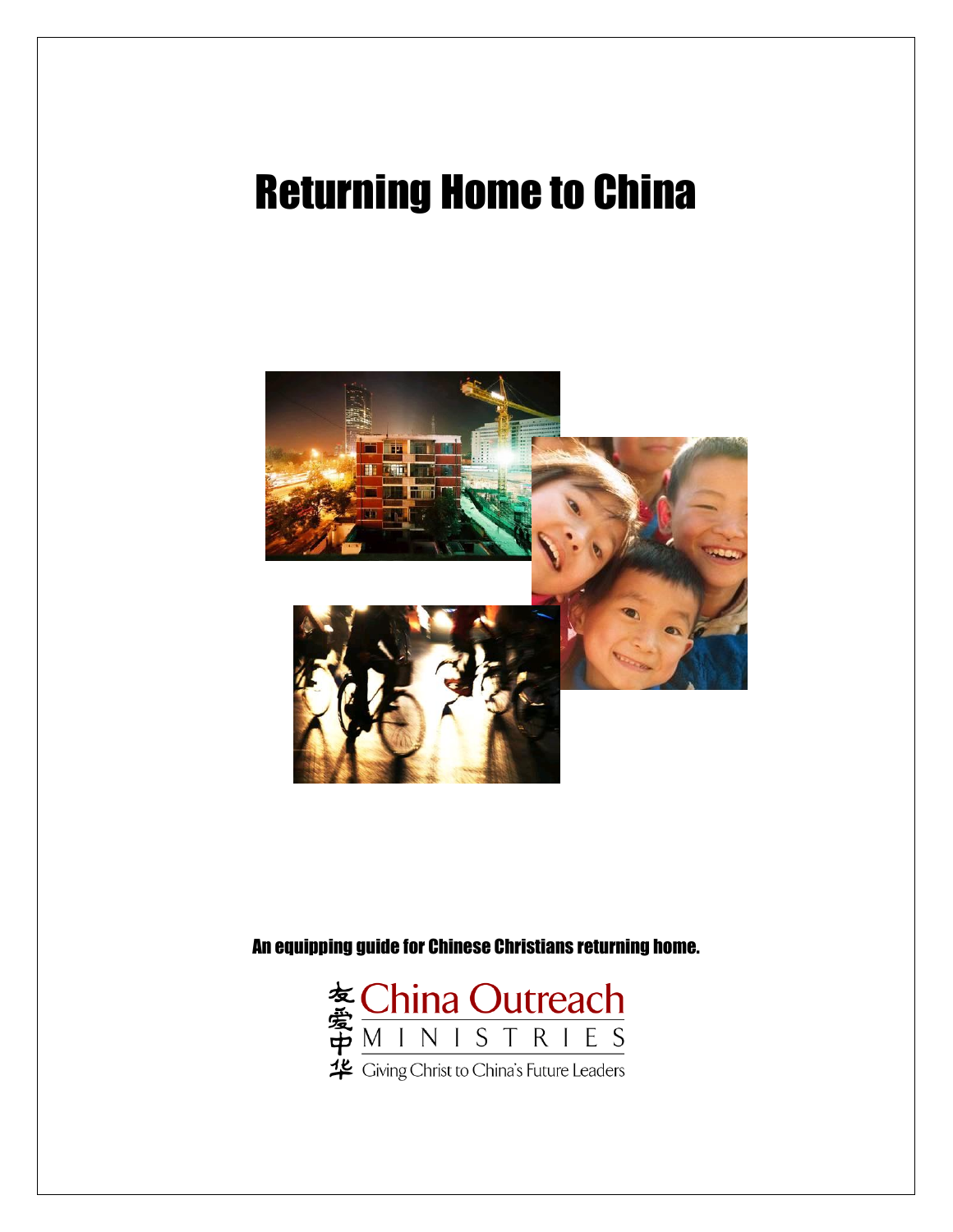God has put you in a very special position in His kingdom.

As you return to your home country of China, you will face both challenges and opportunities. Chinese who have returned have told us stories of how God has used them and their experience overseas to influence their community after returning to China. They have also told us of the challenges which caused them setbacks in their faith.

The world is watching China, and the church around the world has a very keen interest in the growth of our faith in your home country. It is obvious that the future of Christianity in the world will follow the future of Christianity in China. The question is, "How do we best reach China?" Furthermore, "How do we support Chinese Christians who are struggling to continue walking with God?" This material is an attempt to answer those questions.

We do not suppose that everyone's experience will be the same, however there are some common themes which we have tried to cover. One common experience is underestimating the cultural differences a returnee encounters. After all, you are a Chinese person returning to China, so there should not be any significant culture shock, right? There inevitably is.

We encourage you to use this material for a group or one-on-one discussion. The ideal setting is to have a Chinese Christian who has already returned lead your discussion. If you cannot find one, gather with other Christians who are returning or who may be returning in the near future.

The topics below each make an appropriate hour-long discussion. You will find that each topic has a reading, some discussion questions, and some application points. You may want to have this discussion over dinner, but definitely find a quiet place free of distraction. Begin with prayer, and then silently read the material, which should only take a few minutes. Then proceed with discussion questions for most of the remainder of your time. Be sure that everyone has had a chance to complete any personal application which need to be filled in.

The topics included in this guide are:

- **•** Discerning God's Call to Return or Remain
- Finding a Church Home
- Planning for Your Personal Ministry
- Workplace Challenges

Please feel free to copy this material for use in your small groups.

We are praying for you and trust that whatever God has in store for your life, it will be an exciting adventure of serving him and reaching out to your fellow countrymen, whether in China or abroad!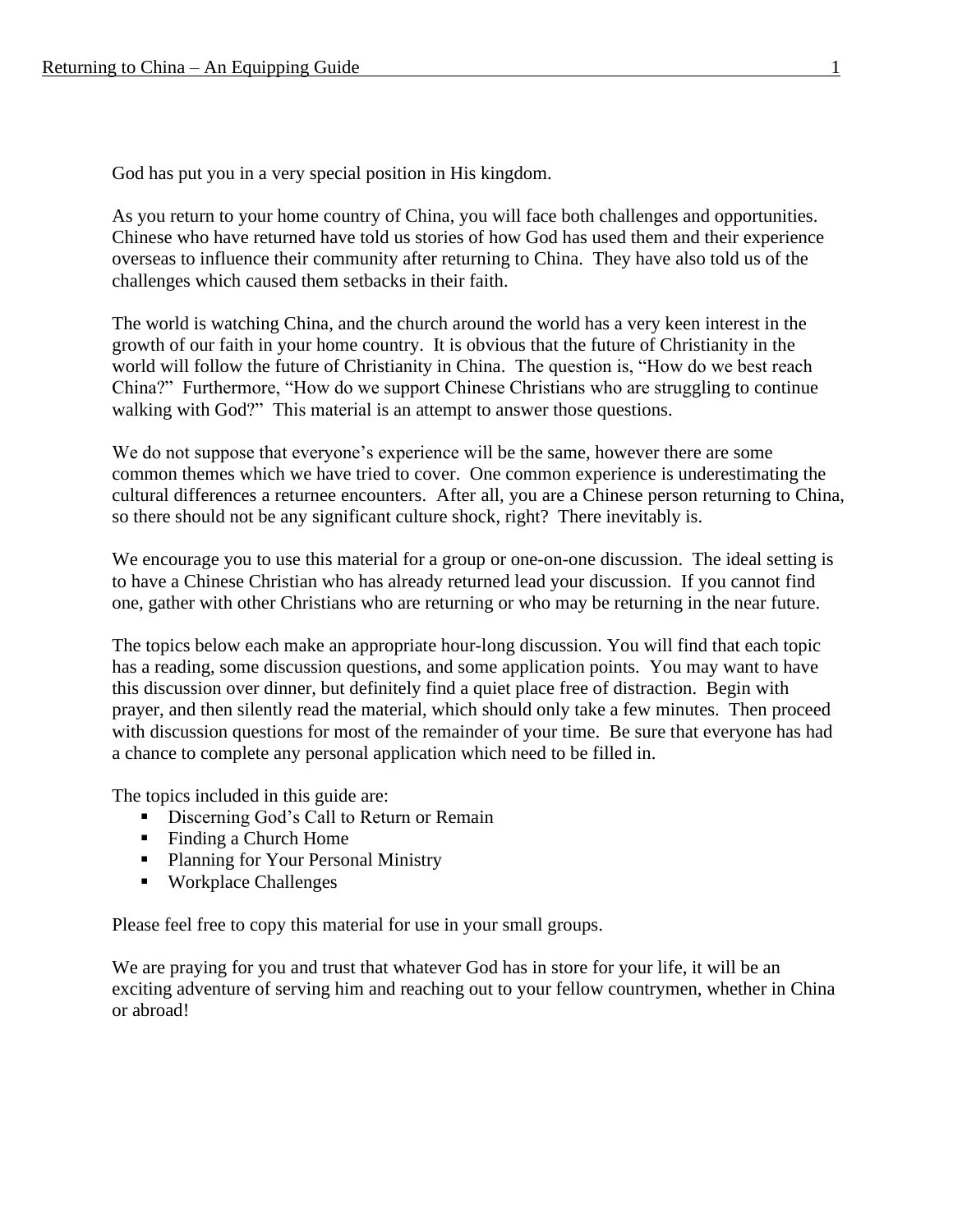## **Session 1: Discerning God's Call to Return or to Remain**

**Purpose**: To help you make an informed, intentional decision about either returning to China or remaining overseas, as God leads you.

#### **Learning Objectives**:

- 1. Understand the challenges which Chinese typically face in returning home.
- 2. Understand the thought process that some Chinese who returned went through.
- 3. Be able to articulate God's specific calling for your life, whether it is to return or to remain.

#### **Reading**

**"***After becoming a believer, I had to re-adjust my purpose for being in America." – a returnee*

The purpose that you had in going overseas is probably not the same reason that you have right now for remaining here. Even though moving overseas may seem to have been the biggest transition of your life, the transition from unbeliever to being a new creation in Christ is far greater. As a Christian, you have an entirely new view of life, of other people, of career, of everything! So it is important that we apply our new worldview to every decision we make, particularly where we chose to settle.

This article may seem to be written with the purpose of challenging you to return to China, but in fact our desire is to help you discern your calling regardless of whether it is to return to China or remain abroad. Even the decision to remain abroad must be made intentionally; only then can you know why God has put you here and what you are to do for Him.

However, we also believe that the reasons for returning do not receive enough attention. The "default" decision is to remain abroad. This is the decision of the majority of overseas Chinese and so there are obviously very compelling reasons for remaining abroad, but as Christians we have a whole set of values which few people share. We need a time and place to think about these values. Please consider this discussion to be that time and place.

The returnees we interviewed were generally quite involved in their church or campus fellowship before they got to the point of considering returning. For them there was no question that God's will for them was to be involved in outreach and discipleship, wherever they were. The questions they faced were generally more related to 1) where is the best place to do it and 2) how to overcome the challenges of returning. With that as a starting point, let's look at some of the thought processes they went through.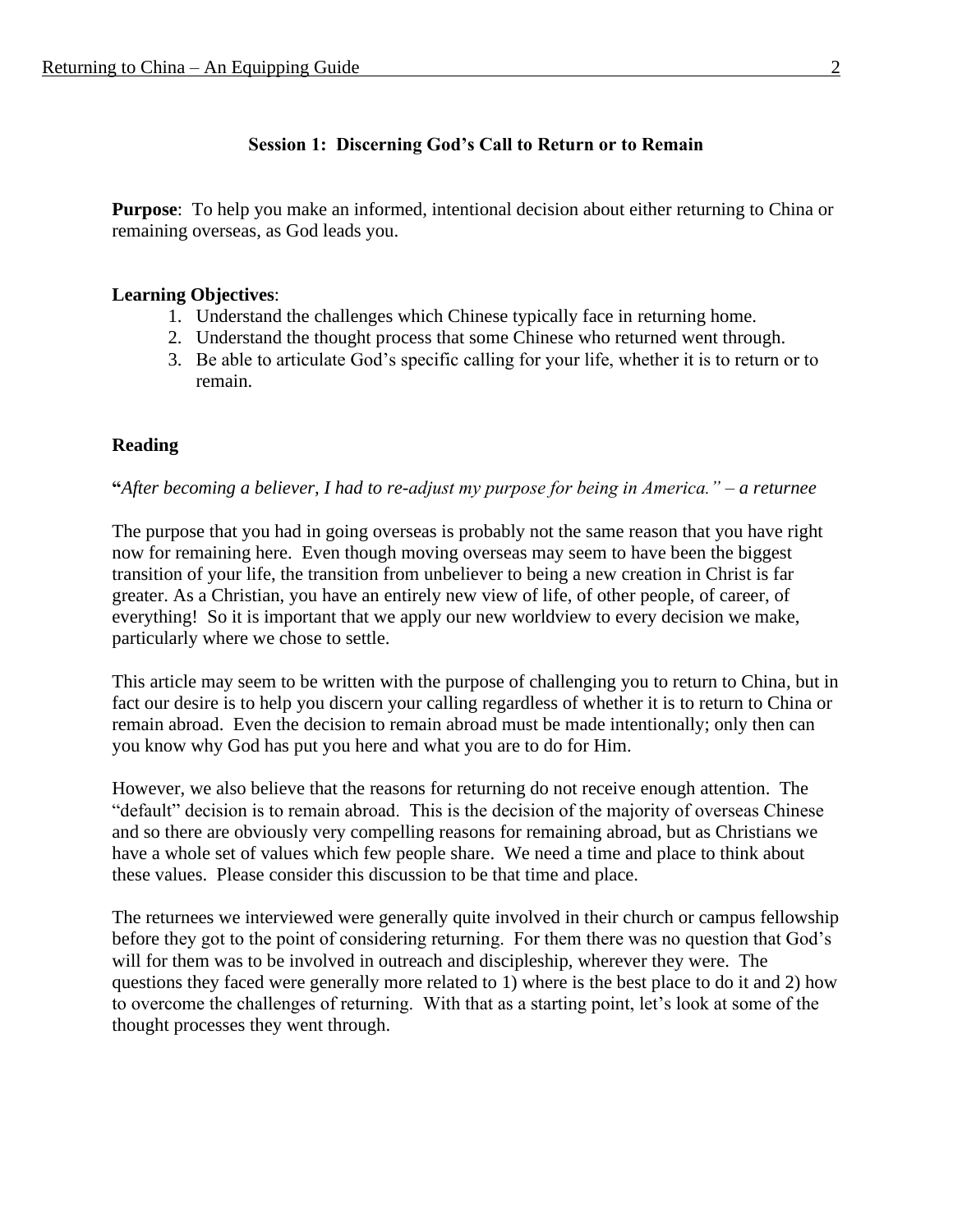*The Need for Returnees*

"*How, then, can they call on the one they have not believed in? And how can they believe in the one of whom they have not heard? And how can they hear without someone preaching to them?" Romans 10:14*

Reading this verse turned out to be a very significant event for one of our interviewees who returned to Shanghai. While she was spending some time with the Lord, she was impressed with the question, "who should be the ones to go?" She knew several Americans who had gone to China, but it became very clear that the best people to take the gospel to China are Chinese.

Because of the limitations of language and culture, foreigners rarely approach the effectiveness of Chinese people in sharing the gospel. Often there are misunderstood motives, very different life experiences, contrasting values and assumptions, etc. Chinese, even those who have spent much time in the west and feel most comfortable in the west, are able to understand the Chinese mindset and address those needs.

Returnees can also work in partnership with foreigners, who are generally better at gathering people and organizing events. Bi-lingual (and bi-cultural) Chinese are needed to help contextualize the gospel and bridge the gap between the foreigners and the Chinese they are reaching. Foreigners in China value returnees and look for such people to partner with.

Another reason that returnees are important to the church in China is that they often end up in positions of significant influence. The returnees we have talked with include university teachers and professors, business owners, an engineering manager, and a host of other professionals in all industry sectors, including arts, high tech and financial. It is not uncommon for these returnees to be consulted on foreign culture issues, such as the engineer who spoke to a group of Beijing lawyers on religious life in America.

Finally, there is simply the need for laborers in China. The numbers are simply not enough. "The harvest is plentiful, but the laborers are few" (Matthew 9:37). From this verse we see that God cares about the numbers of laborers. Even optimistic estimates put the number of Christians in China at about 5%, and in the cities where you will likely return, the numbers are even lower.

Think back to your own experience in China. Chances are, you had very little exposure to Christianity before coming overseas. This spiritual darkness is still reality for most of the people you would interact with in China.

How can they hear? Who will go? These can be difficult questions to ask, but since God's chosen way to reach the world is by using his people, these questions need to be asked.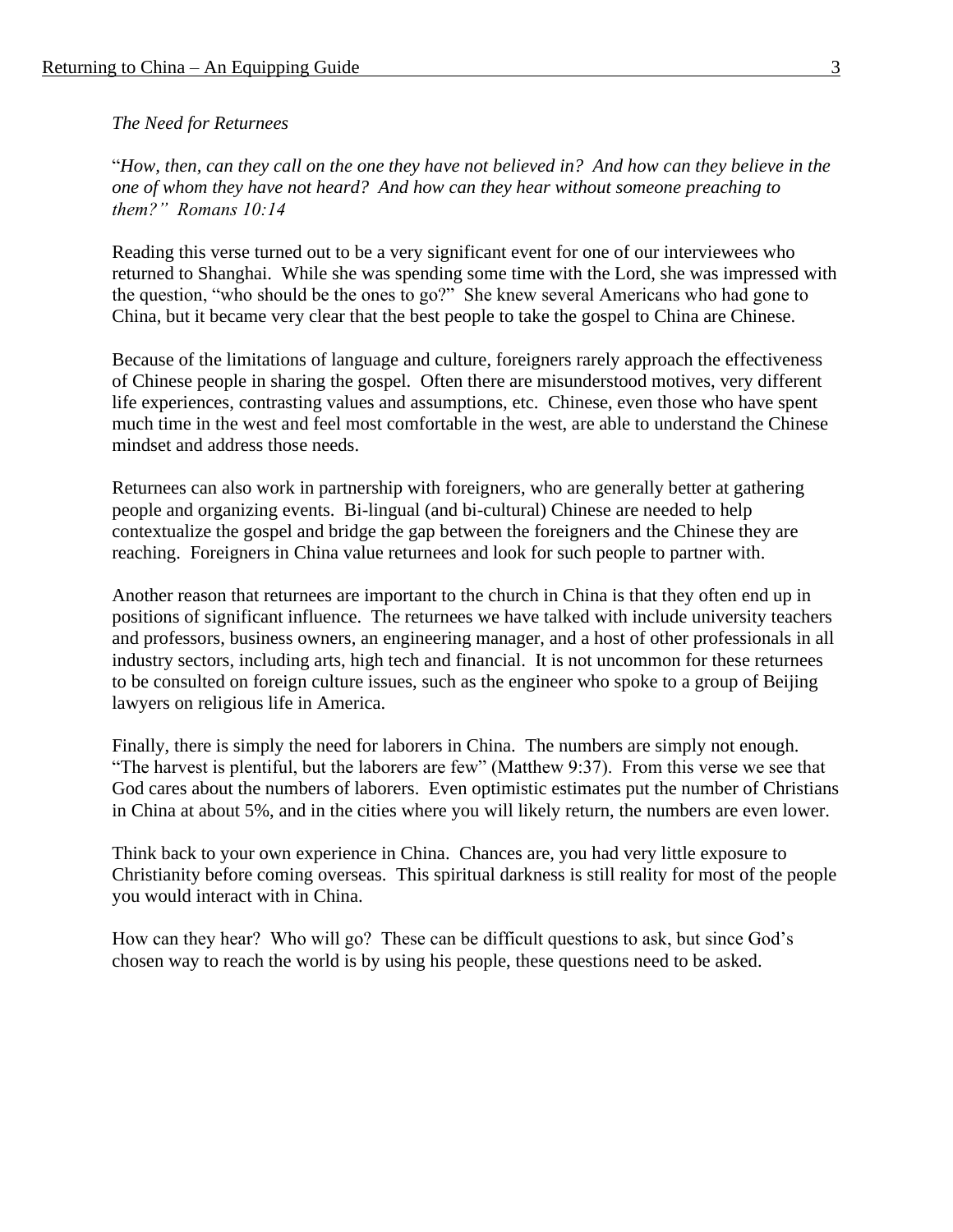#### *The Challenges to Returning*

"*At my current job [in the US] I am able to go home for lunch. One day as I lay on the couch and watched my 2-year old son playing, I realized I would never have this if we go back to China." - an overseas Chinese considering a return to China.*

The quality of family life in American can be quite good. Getting off work in time to be with the family is normal. Churches intentionally provide ministries for all ages. Parent involvement in school is encouraged. Family vacation spots abound. In contrast, working professionals in China typically spend less time with their family.

These challenges to a quality family life *can* be dealt with positively. Family life in China has its advantages, such as being close to grandparents and extended family. We will discuss some solutions for a healthy family in another session.

A second concern that Christians often raise is the sacrifice of religious freedom. Certainly religious freedom is good. The time which Chinese students spend in countries with high degrees of religious freedom is used by God to bring many to faith. However, we must realize that God does not need an environment of political freedom to do his work. Many historical and current examples show the gospel thriving under very oppressive circumstances. Certainly religious freedom makes it easier for us to practice our faith, but does not necessarily result in a deeper faith or a broader reach.

One returnee testified that God had provided all the protection he needed. With a combination of wisdom and tact balanced with boldness, he was able to make significant gains in ministry with no security problems.

Religious freedom is a special concern for those who intend to do considerable evangelism or ministry training. For foreigners, the worst consequence they face is being forced to return to their home country. For Chinese, these high-risk activities might have serious consequences.

Reading Esther 4 was a significant turning point for one interviewee who in the past had to work through the fear of persecution. Esther knew she was called to plead with the king for the lives the Jewish people; she also knew that she was putting her life on the line (verse 11). Had Esther not obeyed and talked to the king, someone else would have (verse 14). God did not need Esther; it was Esther's *privilege* to speak for God's people. Esther's conclusion: "If I perish, I perish." Armed with this attitude, the returnee had little doubt that she was in God's will.

She said that she wanted to get a US Green Card so that she could go to the US if she ever needed to. During her decision-making process, she came to the conclusion that "*God will be my green card*." God has been faithful, and she has yet to be denied a visa to travel outside of China on the three occasions she went to attend Christian conferences in the US.

A third challenge is the limitations on one's career. Often science and engineering careers are best developed in countries with more advance technology and facilities. Other careers face a serious salary gap between China and other countries. You will want to talk with other returnees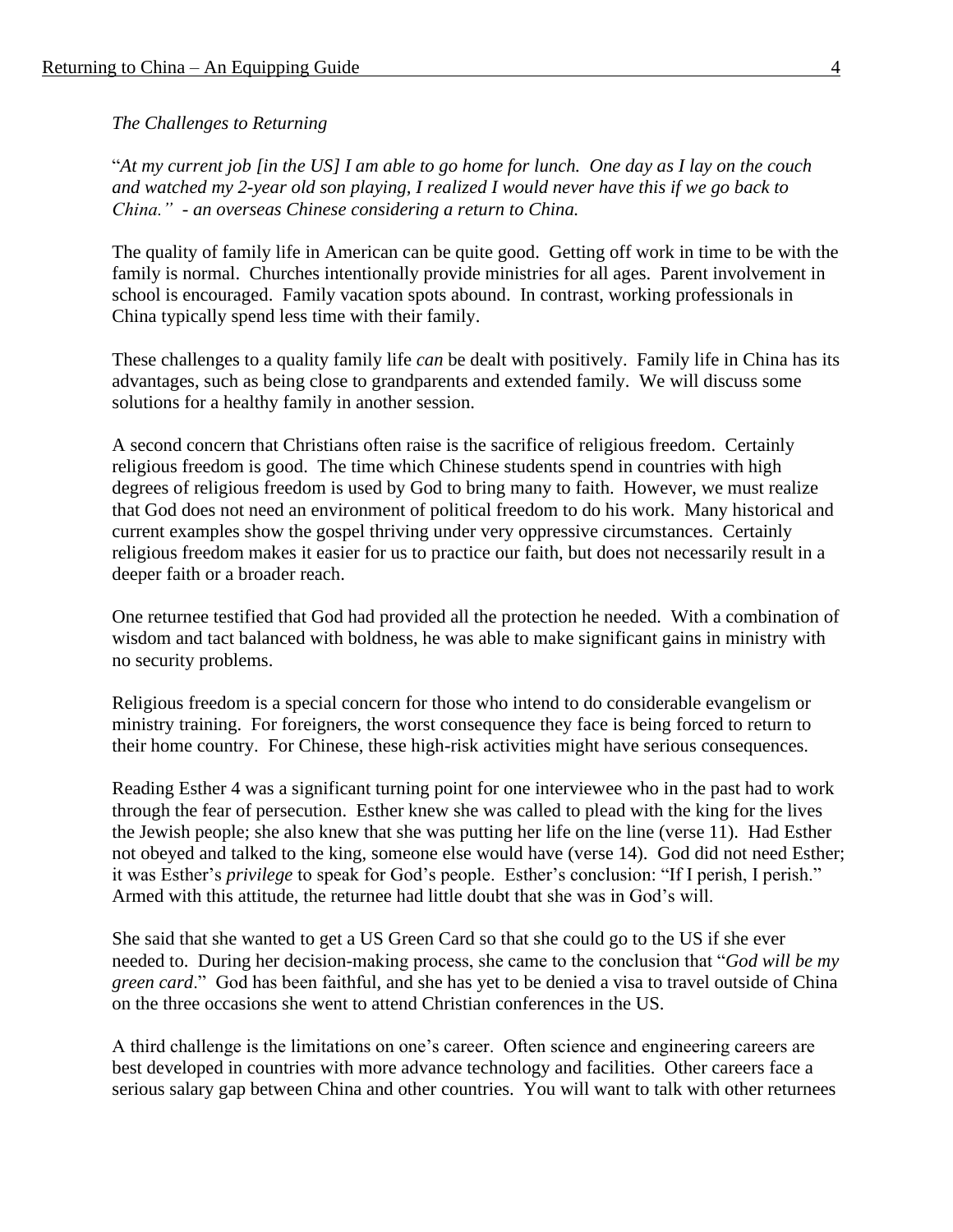and ask how their careers have been influenced and how they have dealt with the adjustments. Some find new, unexpected opportunities in their field. Some simply consider the limitations to be the cost of following God's call.

One thought on career success: God wants us to get our significance from Him, not from our position in a company or in society. While your position in a company can be used of God, he can accomplish his purposes with or without your career success. At the end of your life, what would cause God to say, "well done good and faithful servant"? Certainly honoring him through your work is of value, but how much greater the value of the lives you will touch through your work.

There are a number of other concerns which you may want to raise with your discussion group. Just as you have trusted other areas of your life to God, trusting him with the decision of where to live will ultimately result in experiencing the grace and strength to accept these challenges.

Remember that the best, safest place you can be is in the middle of His will!

#### *Discerning God's Will*

Knowing God's will is not a mystery. The majority of God's will for our lives is already revealed in his word. If we are daily being fed by God's word and walking with him, then we are already following his will. As we walk with God in the things he has revealed to us, we will be better able to understand his will in the unknown.

What Scripture does not tell us are answers to specific questions such as "where should I live?" For these questions, God's word does give us principles upon which to make God-pleasing decisions. Some of these principles we have already covered: the laborers are few, God has called us to reach others regardless of where we live, he will protect us when we follow him, etc.

To apply these principles to your life, it may be helpful to make a list. In a notebook, draw a line down the middle of a page. In one column, write "Return" and in the other column write "Remain". Fill in each column with the advantages of each. Do not expect to complete this exercise in one sitting. Pull this list out a few different times over the course of a week and make additions or changes.

Spend time praying about the items on your list. Ask God which obstacles you simply need to trust him with. Then discuss this list with your group leader within a week. Hopefully this exercise will help to make clear where you are called to and how God wants to use you wherever you are.

#### **Discussion**

1. How has your purpose in life changed over the past few years? Share any verse, person or event which significantly changed your life.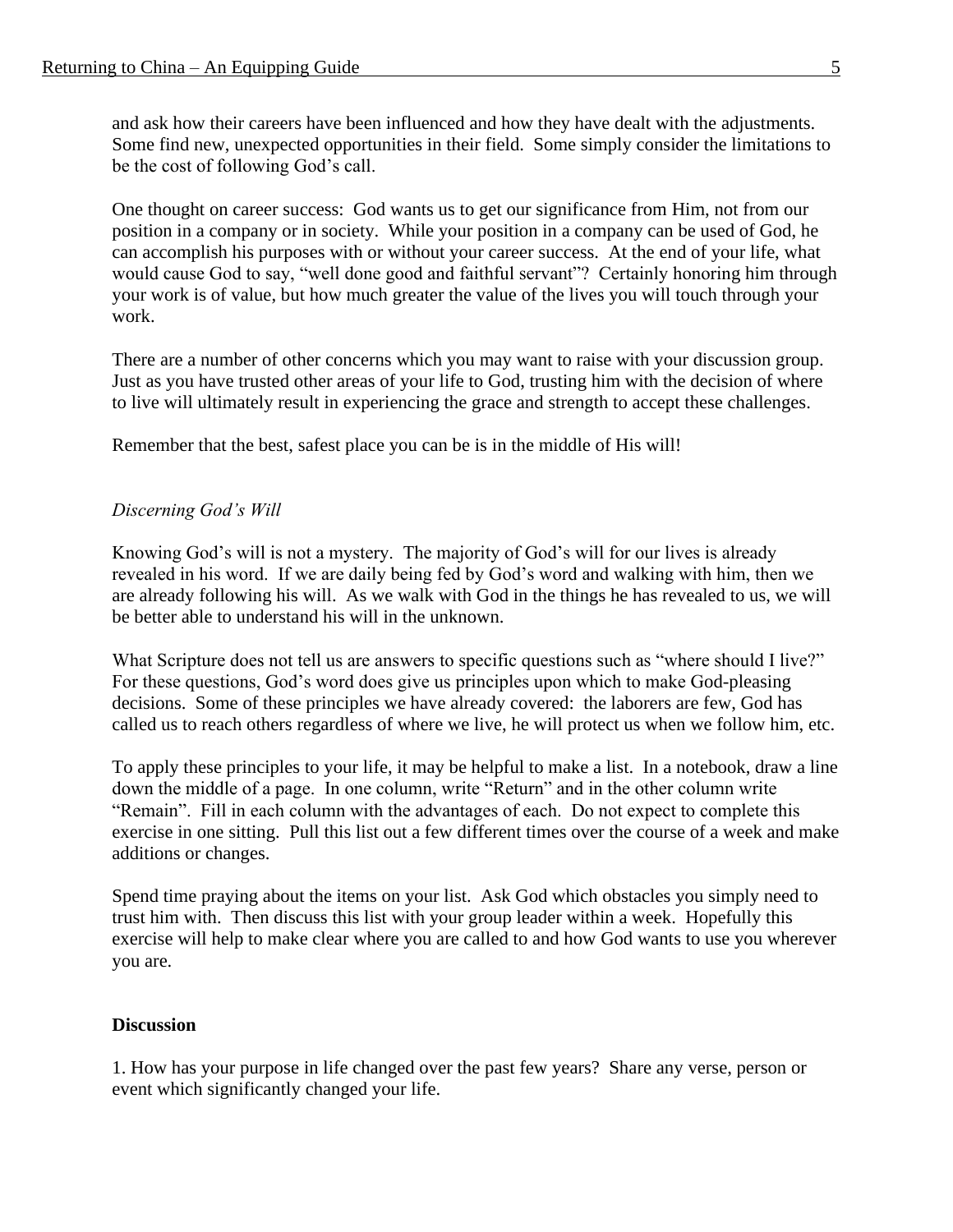2. What does Romans 10:14 say about our role in God's plan for the world?

3. In your view, what are some ways that returnees can have an impact in China which foreigners cannot? How about in contrast to Chinese who have never left China?

4. What is one of your fears about returning to China? What would God need to do in order for you to overcome that fear? Spend a longer time on this question. Listen to the concerns which others have in your group and help each other work through these issues.

5. Begin creating your Return/Remain list. Do not expect to finish it. Share some of the points on your list.

| <b>Reasons to Return to China</b> | <b>Reasons to Remain Abroad</b> |
|-----------------------------------|---------------------------------|
|                                   |                                 |
|                                   |                                 |
|                                   |                                 |
|                                   |                                 |
|                                   |                                 |
|                                   |                                 |
|                                   |                                 |
|                                   |                                 |
|                                   |                                 |
|                                   |                                 |
|                                   |                                 |
|                                   |                                 |
|                                   |                                 |
|                                   |                                 |
|                                   |                                 |
|                                   |                                 |
|                                   |                                 |
|                                   |                                 |
|                                   |                                 |
|                                   |                                 |
|                                   |                                 |
|                                   |                                 |
|                                   |                                 |
|                                   |                                 |
|                                   |                                 |
|                                   |                                 |
|                                   |                                 |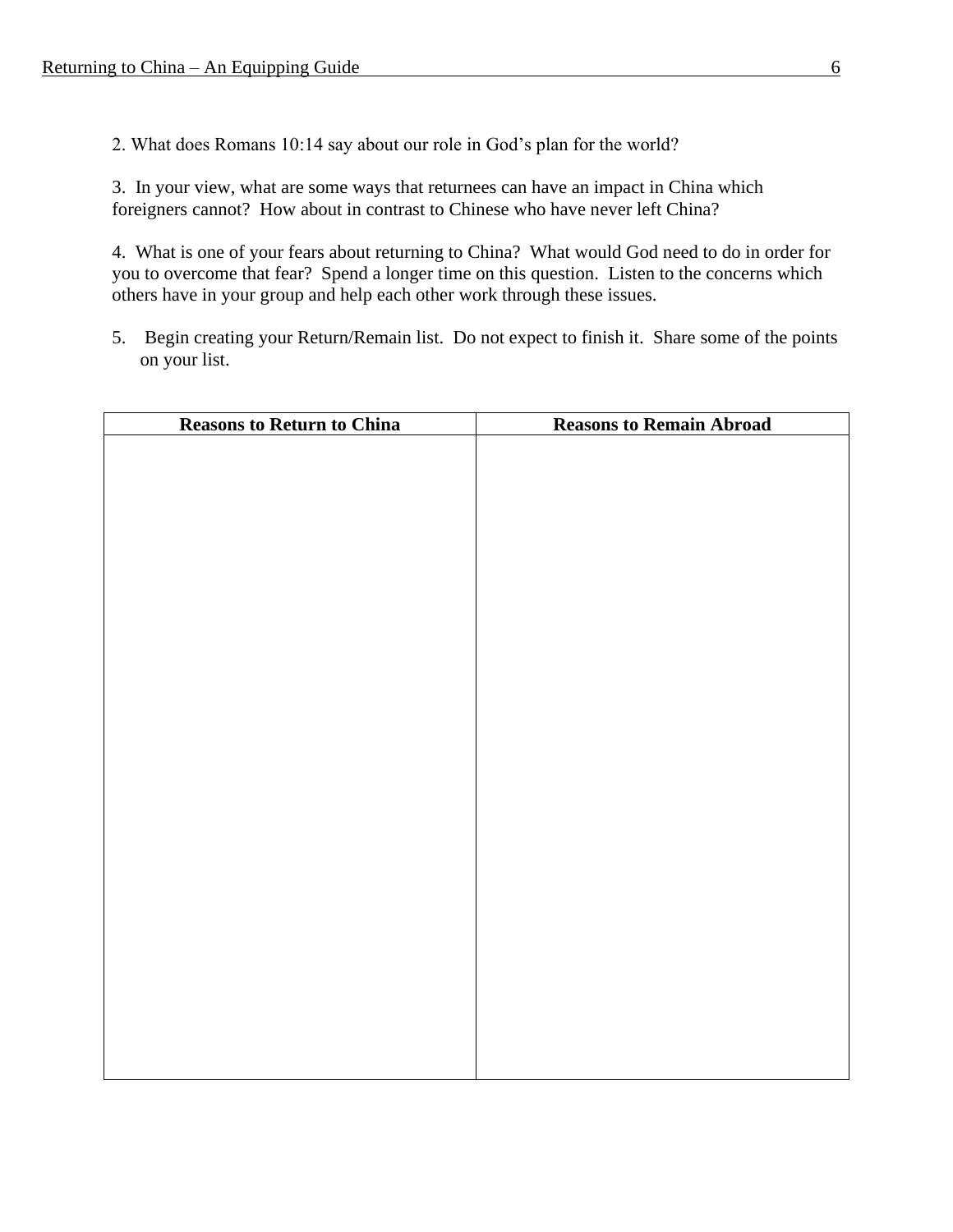# **Session 2: Finding a Church Home**

**Purpose**: to equip you for finding a church home in China which will meet your spiritual needs and which will be supportive of your particular ministry calling.

#### **Learning Objectives**:

- 1. understand the challenges of finding a church home and getting involved.
- 2. adopt an attitude and approach which will foster good relationships with the Chinese church.
- 3. Develop a plan which will integrate the skills of a returnee with the needs of the Chinese churches.

# **Reading**

**"***I have been to two churches since arriving last month. My first impression of one is that it is very critical of everything and this would be a difficult place to bring my friends. The second church was made up of older people and I did not fit in. I am still looking" – a returnee*

You might find yourself in the situation described here, so it is good to be prepared for what you will find and what you will not find. The returnee above showed a determination to find a church home and eventually found one. Getting involved in a local church body is clearly God's will for you, so please do not give up on this effort.

"Let us not give up meeting together, as some are in the habit of doing, but let us encourage one another, and all the more as you see the Day approaching." Hebrews 10:25. You need the church, no matter how far short it falls from your expectations. Even more, there are people in the church who need you and the encouragement you can offer.

*What is good about Chinese churches?*

Our experience is that returnees normally feel that the Chinese church is a poor environment for their growth. However, those who work to find the positive often experience new areas of growth and God's work in their lives. Here are some positives:

- The Chinese church has been tested by fire  $(1$  Peter 1:7) in ways that the western churches have not. The resulting faith is less tainted by the world.
- The small environment creates a greater sense of community.
- Leadership is more frequently in the hands of lay people.
- Churches multiply instead of just grow larger.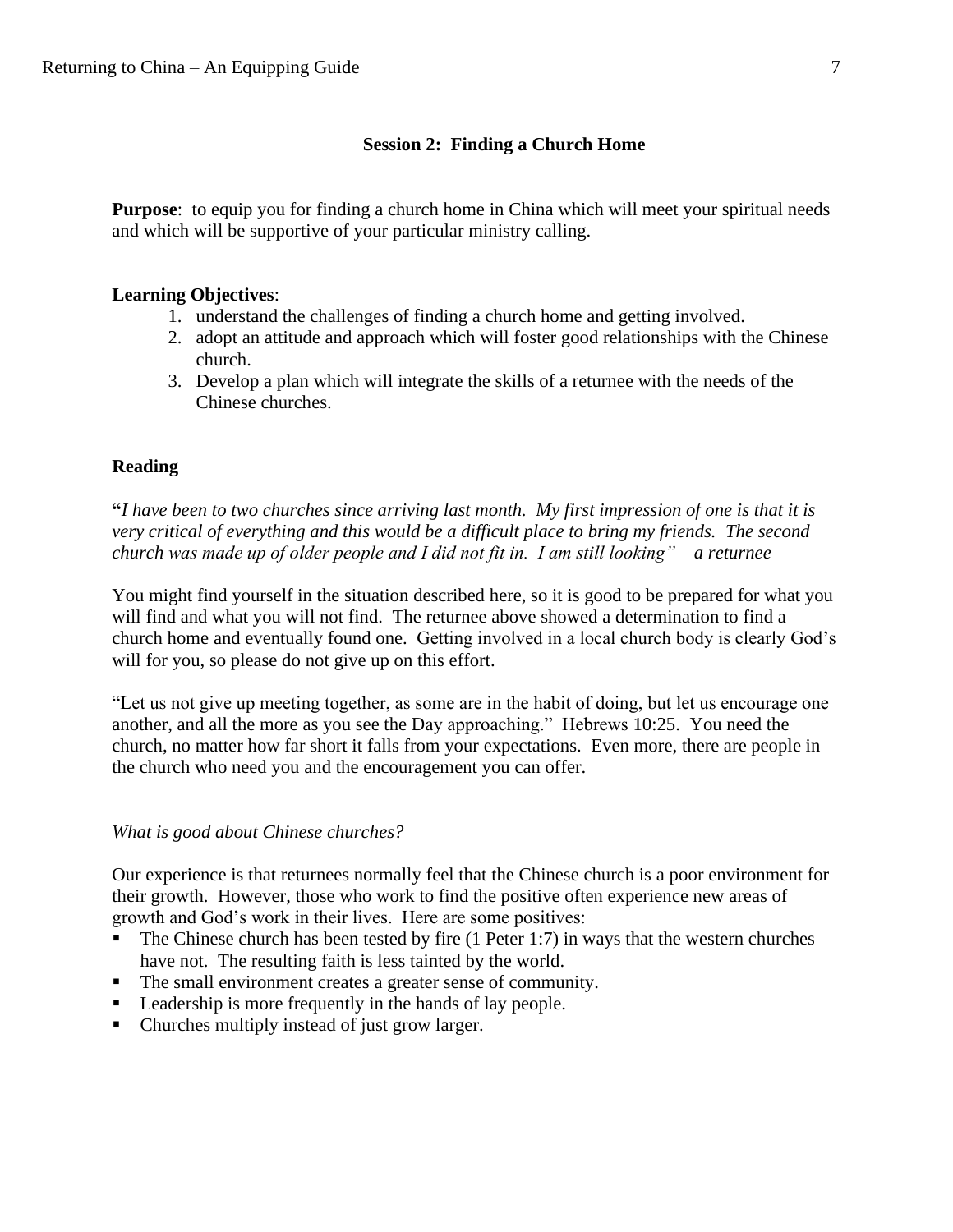#### *Why is it so Difficult?*

It is true that getting involved in a local church in China can be very difficult for returnees. However, the assurance we have received from church leaders in China is that the difficulty has nothing to do with the church leader's unwillingness to welcome them. Church leaders in China realize the wealth of information which returnees bring with them, but the context of the church in China demands that they take precautions which may be misconstrued by the returnee as unwelcoming.

In one case I asked a professor if he could help me introduce a recent returnee who was a university teacher, to a house church. The teacher was looking for fellowship with other academics, but this presented a challenge to the professor. He said that he could make an introduction to a common house church, but that the fellowship with other academics would require a much longer process. First, he would need to get to know the returnee fairly well before he could make the introduction. Then they would want to interview the returnee before allowing her to attend.

Just describing this process to a returnee creates the impression that the church is very standoffish. The returnee expects people to welcome him or her at the door, but the principle which the returnee must remember to remember here is that "the first goal of the church is to survive." It is certainly not unreasonable that the church is concerned for its existence. Certain churches – among academics for example – are particularly susceptible to scrutiny and therefore need extra measures of caution.

#### *Trying Different Churches*

Much of the selection of a new church needs to happen even before attending. Church hopping is *strongly* discouraged. If one person visits several churches, then this person becomes highly suspect, or, even if known to be a sincere believer, is viewed as knowing too many people for the church's good. So it is advisable at the outset to plan on only visiting a few.

Because your choices are limited by the people you know and their personal networks, you can understand what your options are by asking questions of some trusted people. Some questions you might want to ask include,

- 1. What makes your church unique? What are its values?
- 2. What kind of outreach does your church do in the community?
- 3. What does the church do to help families?

#### *Finding the "Right" Church*

The returnee needs first to lower his or her expectations of finding a good "fit" in a church. Assuming that we are only talking about Biblically sound churches, other priorities need to be rearranged. Preaching style, size, proximity to home, music style, facilities, training methods, etc., all must take a back seat to simply finding a church and committing oneself to it.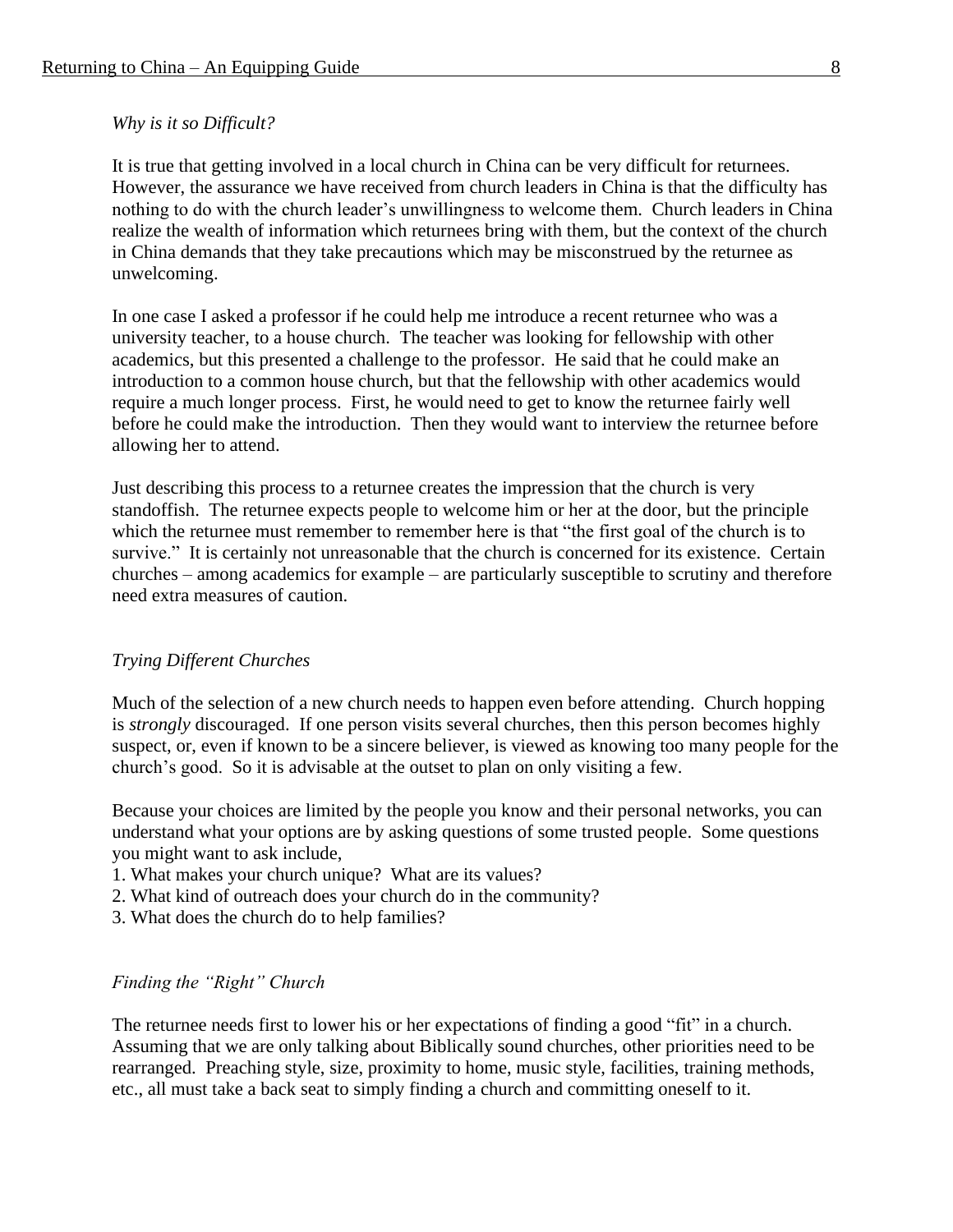I used to consider geographical proximity as a top priority; but in fact, my relationship with the house church pastor is as important as anything; without that, I will not be successful at making an introduction. Returnees will be limited in their selection by the believers whom they know. In some cases, without a strong relationship with someone in a particular church, the returnee will be unable to attend.

The "right" church to attend is the church God calls you to, which is sometimes not so easy to see. God has his reasons for putting you in a church and it may not be your reasons for choosing a church. The church may need your skills or perhaps there is an outreach ministry that you can develop in the context of that church.

Once you have selected a church, it will take time to develop trust with the leaders and to find an outlet for your ministry. Commitment to the church over time will give you a strong, trusted relationship on which to build your ministry.

#### *Plan for Involvement*

Fill out the statement below entitled, "My Commitment to the Body of Christ." You may write it in your own words, but the important thing is that you have a partner who will follow up with you after you return. Do not simply file this away; this will be an important document to refer back to so that you remember the direction God has led you.

#### **Discussion**

1. What do you feel are the positives and negatives of being in China for your church involvement and spiritual growth? Why?

2. Do you believe the security precautions which churches in China have are warranted? Why or why not?

3. What do you believe are non-negotiable values of a church you would consider being involved in? Please remember that these assumptions will likely get challenged; so you will need to think seriously about those which are truly non-negotiable.

4. Take some time to begin filling out the below statement of commitment while you are together in your group.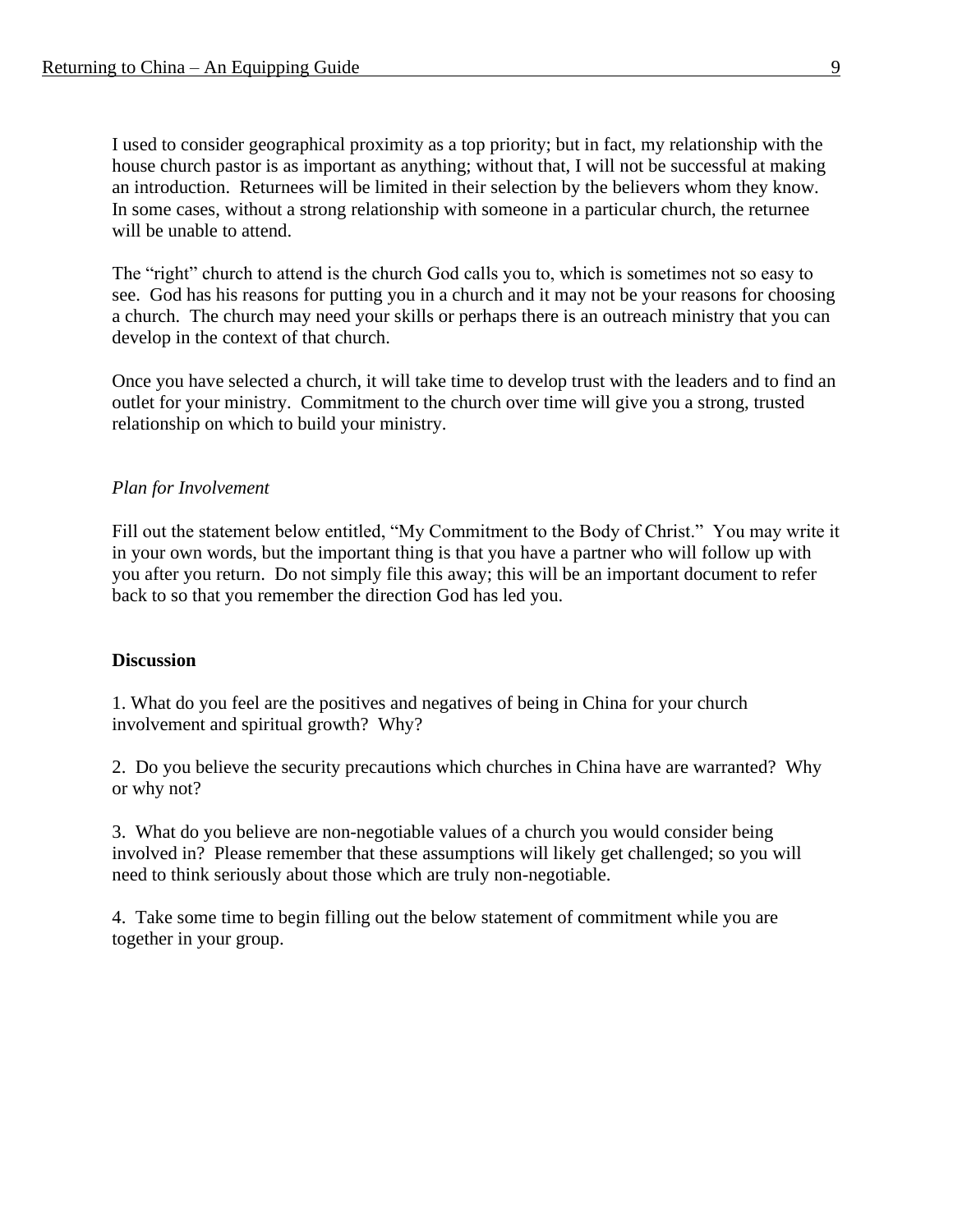# **My Commitment to the Body of Christ**

*"Let us not give up meeting together as some are in the habit of doing, but let us encourage one another, and all the more as you see the day approaching." Hebrews 10:25*

As a member of the Body of Christ, I recognize that God has created the fellowship of believers to be a vital part of my walk with God. It is God's will that I be actively involved in and contributing to a local body of believers. I need other believers, imperfect though they are, in order to maintain a healthy faith, a fervent love for God, and a compassion for other people. Without close Christian brothers and sisters, I recognize that I am very susceptible to Satan's attacks such as moral failure, broken family relationships, and complacency toward the unsaved.

With my accountability partner's help, I commit to finding a church home upon moving to my new home, within two months. I do not expect to find a church which will meet all of my expectations. Rather, I will look for a body of believers with whom I can fellowship, and among whom I can offer my service humbly. What I will look for in a church includes these key values or characteristics: [select values that you feel in important and write a reason and/or Biblical reference for this value. Be careful to write only key values such as regular teaching of scripture, evangelism, discipleship, compassionate, etc.]

**Value: Biblical reference or personal reason why this value is important:**

#### **My Network**

[Write a list of people who can help you get started networking and find a church in the city you will be returning to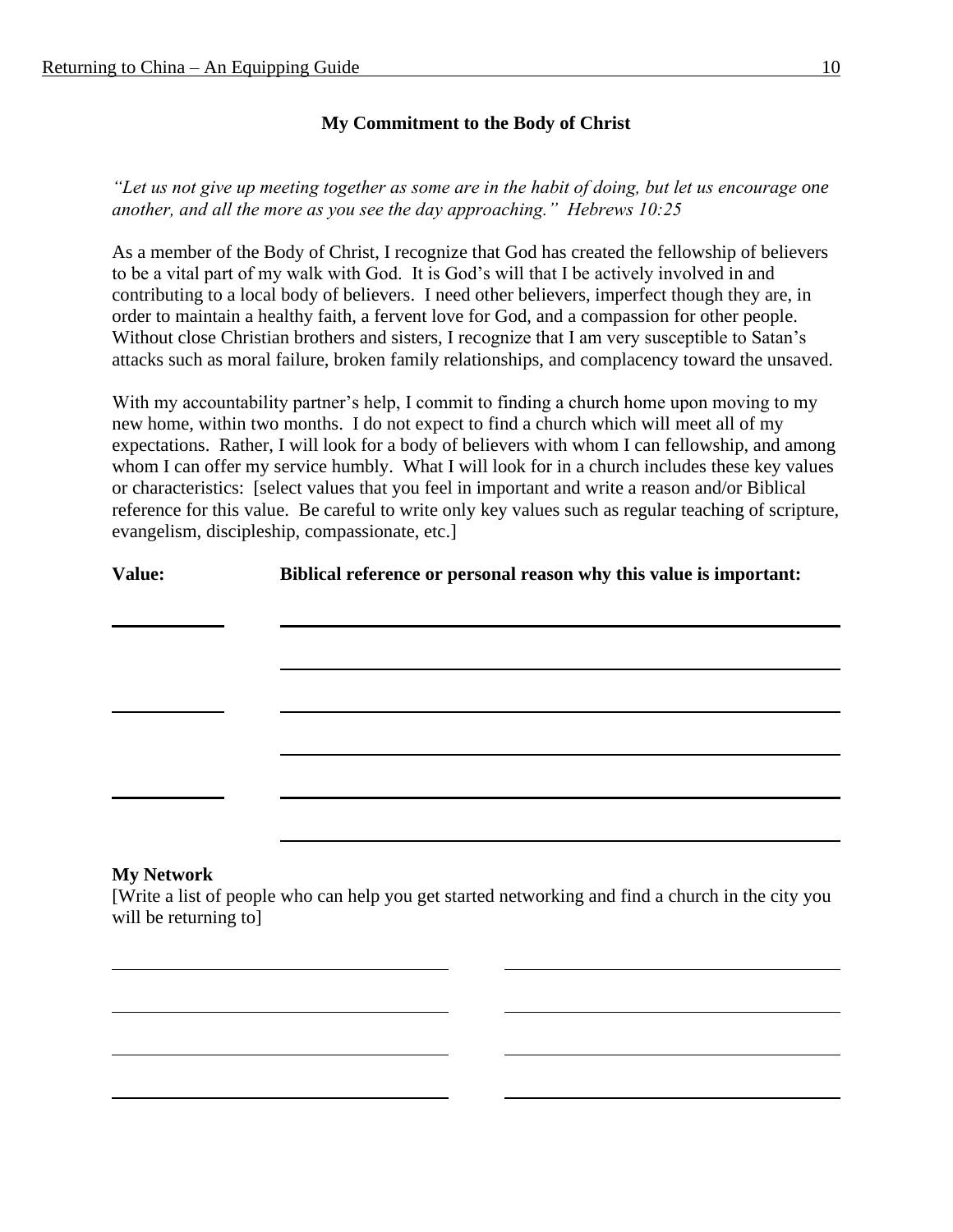# **My Involvement**

I recognize that it may take time for me to find a suitable place of service in the church. I will patiently develop the trust of the church leaders and humbly accept small opportunities to serve as they are given to me. Over time, I expect that God will open the door for me to use my unique gifts. I believe that long-term, my ministry will involve: [write what you believe to be your calling, also write what you know from Scripture God expects you to be involved in]

| <b>My Gifts:</b> | Ways I expect to use my gifts: |
|------------------|--------------------------------|
|------------------|--------------------------------|

With God's enabling, I commit myself to the above plan for involvement in the Body of Christ.

**Signed: Witnessed\*:**

<u> 1989 - Johann Barbara, martxa alemaniar a</u>

**Date:**

\* The Witness is your accountability partner. He/she will follow up with you until you have found a church home.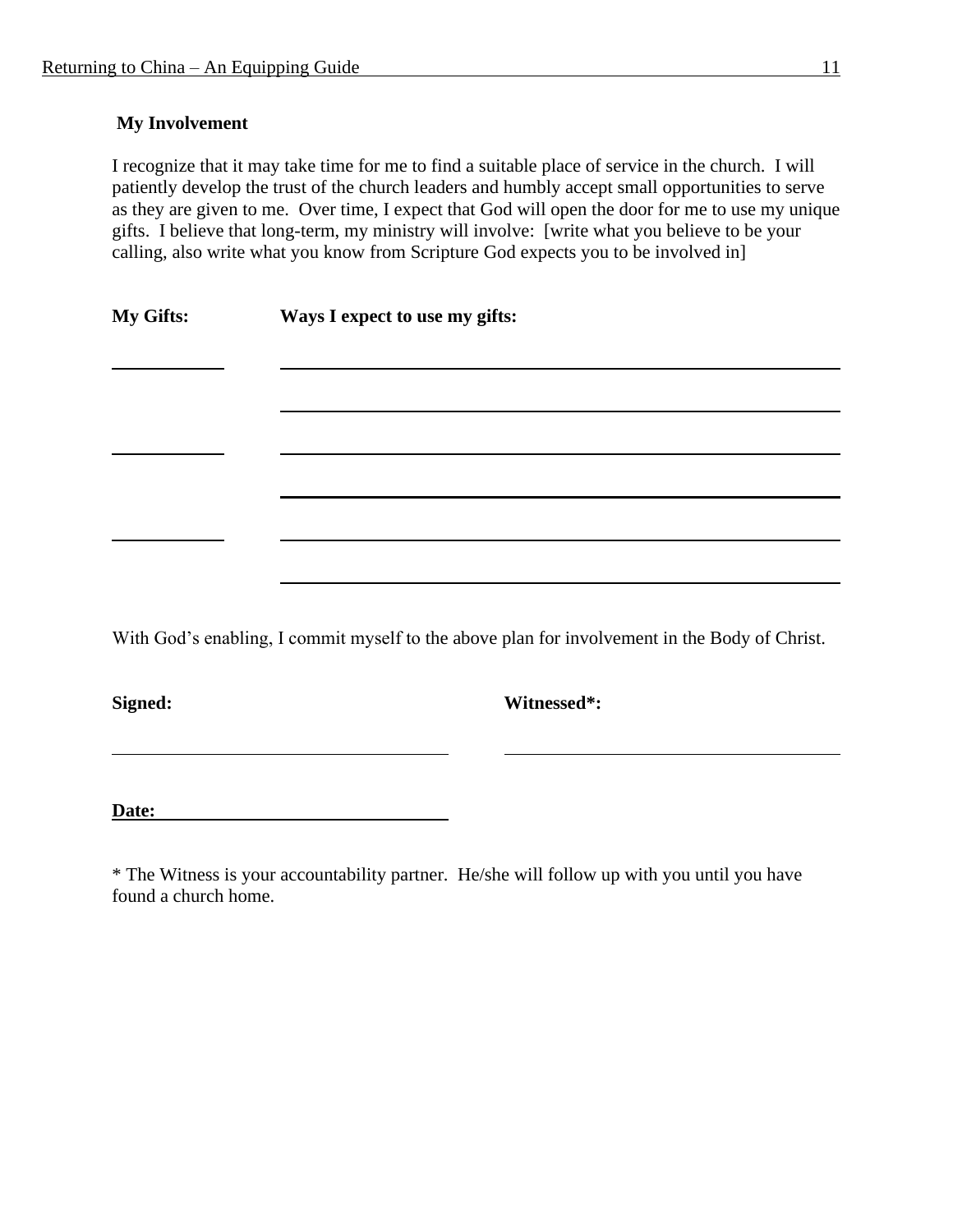# **Session 3: Planning for Your Ministry**

**Purpose**: to prepare a plan for your ministry in China based on what you understand about your gifts and on what opportunities there are in China.

#### **Learning Objectives**:

- 1. Understand the importance of planning for your ministry in advance of returning.
- 2. Articulate what you believe are the abilities God has gifted you with which are part of your calling to return to China.
- 3. Write a basic plan and some goals which you want to see happen in the first year after returning to China.

# **Reading**

Laura (not her real name) teaches at a major university in China. Having spent 8 years in the United States, most of that as a Christian, she felt called to return to home. Her involvement with campus ministries built in her a strong commitment to having an impact for Christ, which was her main reason for choosing to return. She felt she could have a greater influence in China, which is now proving to be true, a year after she returned.

Well before Laura returned, she knew that God called her to minister through her English and drama teaching profession. Having already decided how she was to serve the Lord, she was able to handle the unexpected complications of her first year back, knowing that she was being positioned to serve where God wanted her. When she arrived in China, promises made to her were not delivered, and she ended up at a different university than she had originally returned to. But her calling and ministry never changed.

She had spent a lot of time thinking about the integration of her faith and work. People in her department are accepting of her faith because she is a serious professional (unlike some of the foreigners teaching English in her department).

Laura is now reaching out to college students through her teaching and using her understanding of western culture as a platform for sharing her Christian values. She is sure that this is what God has called her back to China for.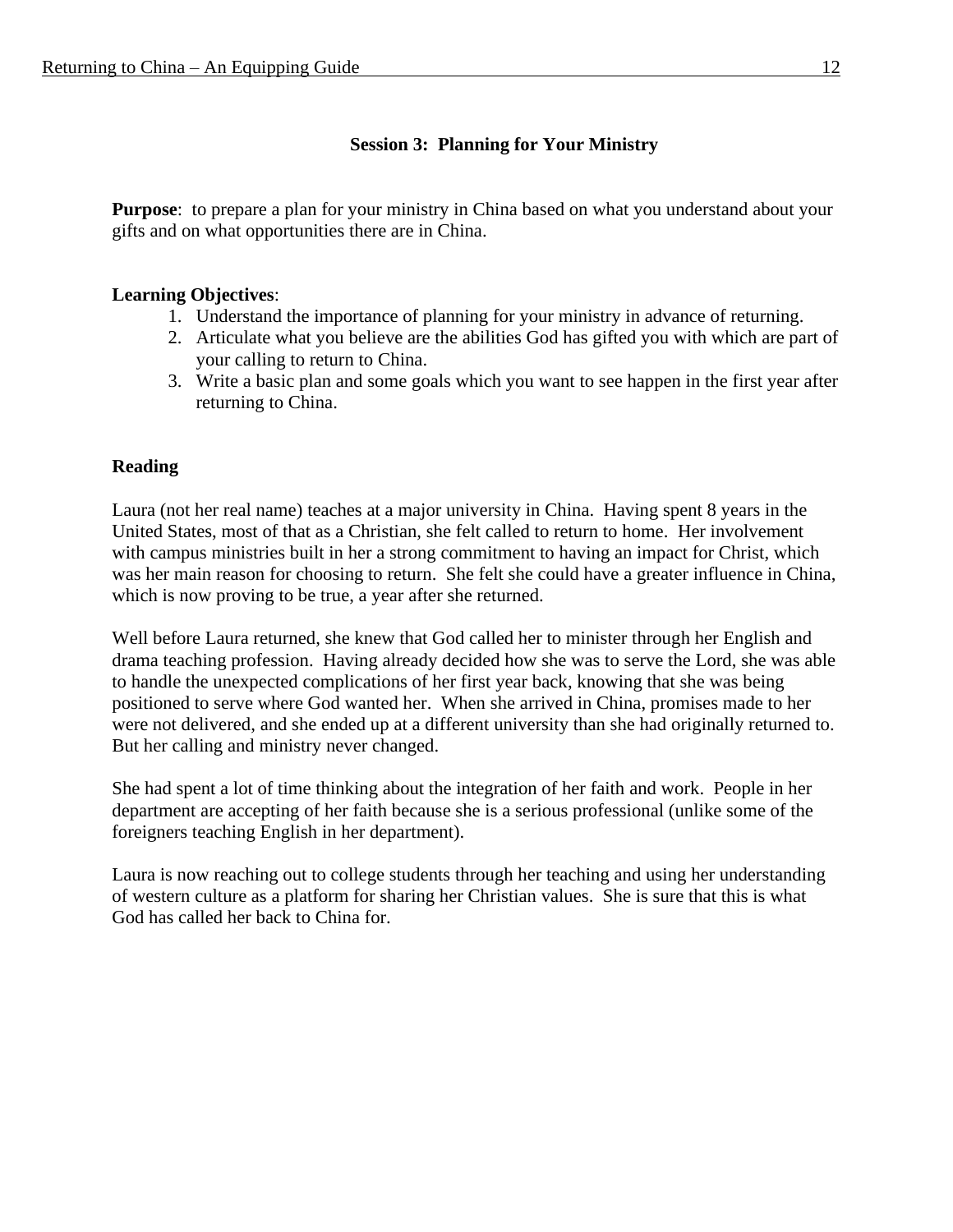*What is a personal ministry?*

A personal ministry is an area of service to which God has called you and which is shaped by your gifts and the opportunities around you.

We can all agree that our goal is to make disciples (Matthew 28:19) but what it looks for you will be unique to you. Romans 12:4-13 teaches that all of us have gifts which shape the way we serve. A ministry might include:

- A university teacher who is known to be Christian and when she speaks about values, she finds open doors to talk about her faith with students.
- A finance consultant who is trusted by everyone around her and gathers people in her office for prayer over the lunch hour.
- An engineer who works diligently even when no one is watching, and regularly brings co-workers to church.
- A manager who attributes his leadership style to the example of Jesus and encourages employees to meet together for Bible study.

These are just a few examples. The important thing is that you are convinced that God has a sphere of influence for you, and that you are intentional about making disciples, whatever that looks like for you.

# *A Vision for Your Ministry*

To know what God specifically has called you to, here are three questions you will want to answer:

- 1. What are you passionate about?
- 2. What are you gifted at?
- 3. What opportunities for ministry are around you?

*What are you passionate about?* Most people are passionate about the things that had the most influence on them. Reflect on what has been most meaningful to you in your spiritual journey, because that is what you will find yourself doing for others. Perhaps you became a believer when a respected co-worker shared her faith with you and led you to Christ. Perhaps you went to church for a year before you finally trusted Christ as your Savior. Or maybe you got to know Christians by going to their parties and outings.

*What are you gifted at?* The best way to know what you are gifted at is to ask other Christians who know you well. You can also look at what God has done through you in the past.

*What opportunities for ministry are around you?* Before you return to China, you may not know exactly what opportunities there are, but don't let that stop you from planning. It will be helpful to talk with other returnees to find out what ministry opportunities they have had.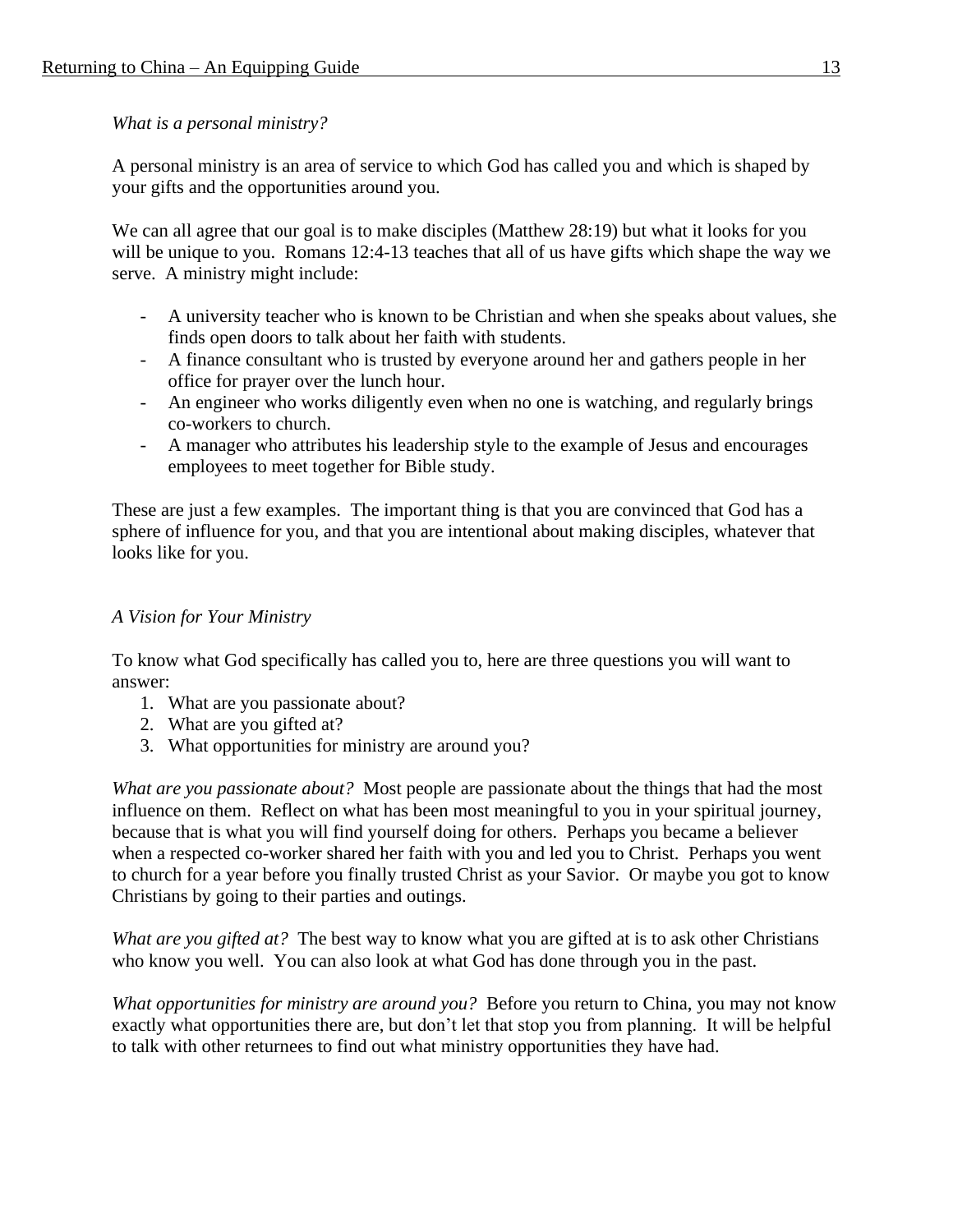Based on the answers to these questions, write down a vision for how you see God using you in China. It should be 3 or 4 sentences, and should start with what you are passionate about. Write this down now before you discuss it with your group:

*Planning for Your Ministry*

As they say, "If you aim at nothing, you will hit it every time." If you don't take time to plan for ministry, it will certainly get pushed out of your schedule by all of the other demands on your time. Without a plan, your vision will never be more than a lofty idea.

Your plan needs to be faith-stretching, yet realistic. What will challenge you enough that you must trust God for it? Don't plan just for what is easy for you to do. However, you also need to consider that your first year back in China will be busy and full of unexpected changes. So your goals also need to be realistic. That is, achievable in the midst of a major life change.

Here are some questions that might help you to plan for specific ministry goals:

What do I want colleagues to know about me? Besides the fact that you are a Christian, what values and practices do you want them to know you have? How and when will I communicate that to them? (not just in words, but actions as well)

How will I share my faith? Be specific about how many people you would like to share with and how you will do it.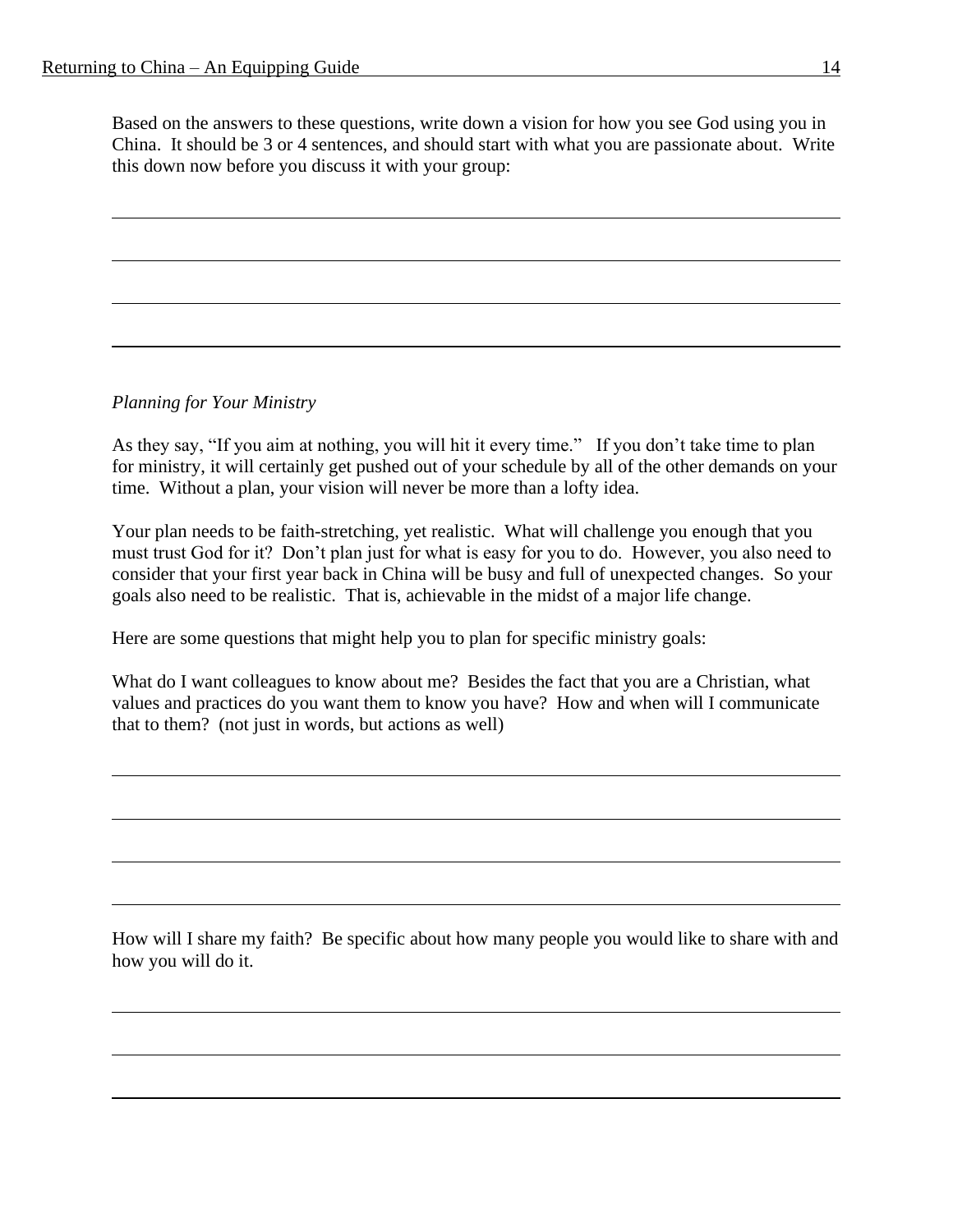In what way will I serve the local church?

Other plans:

#### **Discussion**

- 1. What might happen if a person never takes time to plan for their ministry?
- 2. Share your personal vision for ministry which you wrote down.
- 3. If your group members know each other fairly well, talk about what you think each others spiritual gifts are. Open to Romans 12:4-13 and use it as a guide.
- 4. Share what plans you wrote down.
- 5. Share what challenges you foresee in your ministry in China. Write down each others challenges as prayer items and pray for each other.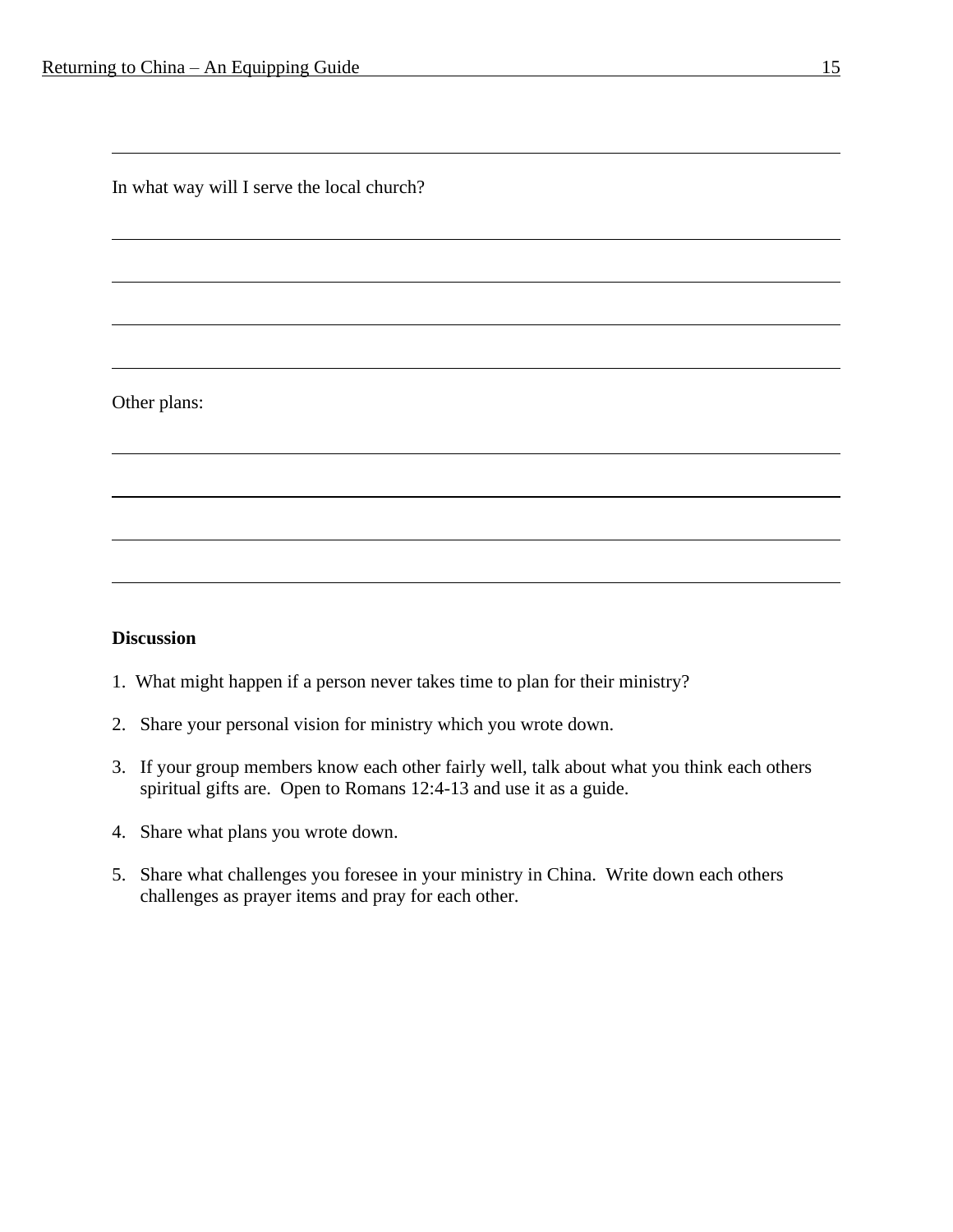# **Session 4: Workplace Challenges**

**Purpose**: To anticipate the moral and ethical challenges you will face at work in China and prepare yourself to handle them in a Christ-like way.

## **Learning Objectives**:

- 1. To identify the most common moral and ethical problems believers face in China.
- 2. Make a commitment to act consistently with Biblical values in all of your work and personal dealings.
- 3. Learn a process for handling "gray" areas.

# **Reading**

The ethical challenges of the workplace are both a problem and an opportunity for Christians. Because Christians normally find themselves in the minority, they can be persuaded to acquiesce to the pressures of the workplace. However, a godly response to the pressure can be a very powerful witness.

Let's take a look at some of the situations which one might encounter in the workplace. Note that these dilemmas are certainly not limited to China, though they are more common in China.

- Purchasers at a manufacturing company were offered a kickback from a vendor to buy from him. If they bought from him, the company would be getting inferior products compared to another vendor's products, at the same price.
- A university teacher was pressured by his professor to give a high mark to one student on an exam because the student was the son of the professor's friend.
- A finance manager is told to move some expenses into the following month in order to meet profit targets for the current quarter.
- A company is told they need to pay a special handling fee to an official if they want to be assured of winning a particular government contract.

Ethical dilemmas can take many different shapes and forms, and sometimes are so entangled in technical or financial details that it is hard to identify the wrongdoing. But there are some simple principles which will greatly elucidate ethical dilemmas which we will discuss later.

# *Biblical Basis for Workplace Ethics*

"Whatever you do, work at it with all your heart, as working for the Lord, not for men." Colossians 3:23. Some Christians have the idea that your work is less important than your ministry. Sometimes unconsciously, Christians separate their activities into "sacred" and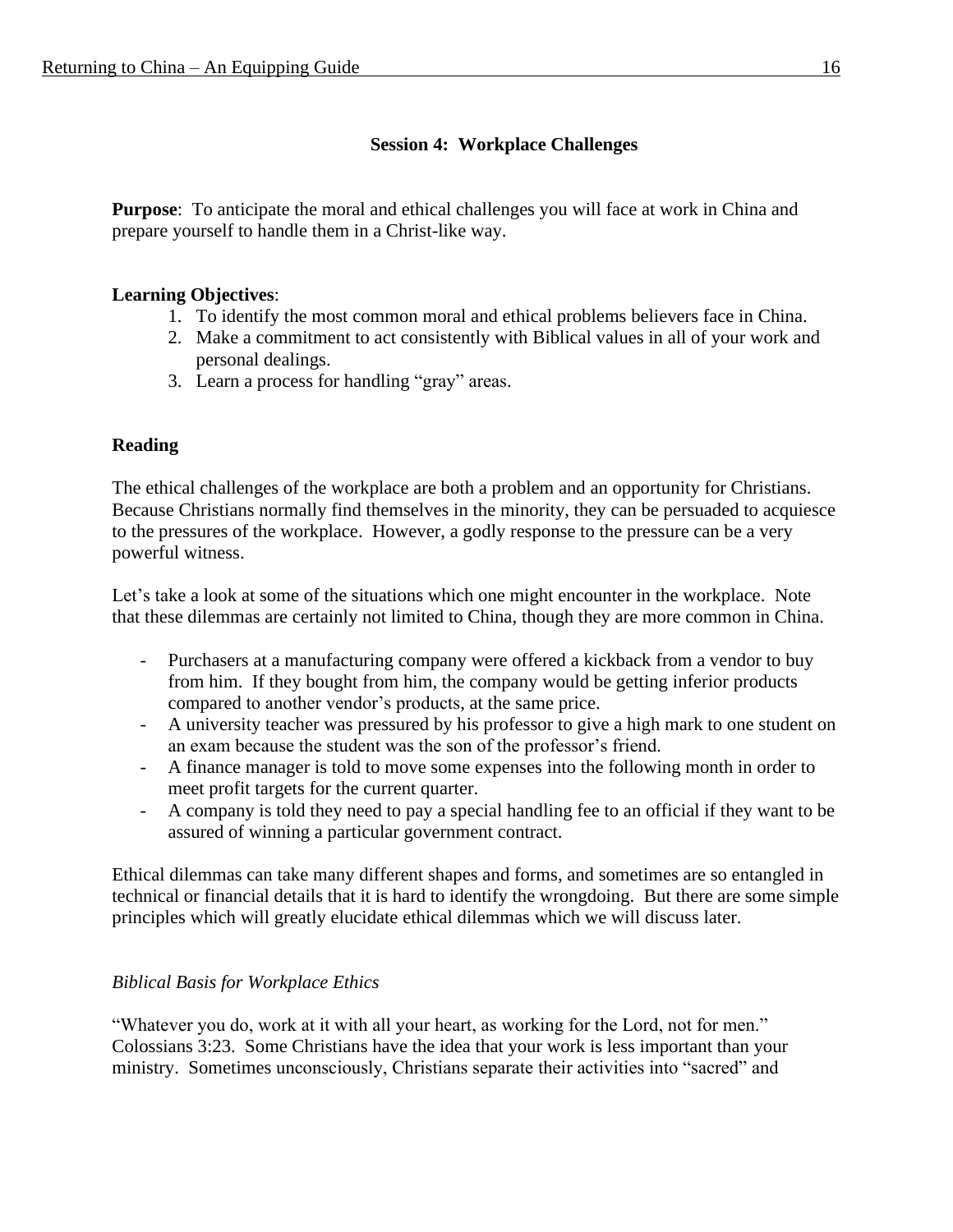"secular". Colossians 3:23 teaches us that *everything* you do is sacred. Even your work is an act of worship.

Without this view of work, a Christian may be tempted to cut corners on work so that they have more time for the "sacred". Or they may view minor ethics violations (taking supplies from the office supply cabinet for personal use, surfing the internet during work hours, etc.) as insignificant. The idea of separating the secular and the sacred is detrimental to a Christian's witness in the workplace.

We Christians, no matter where we are, represent the Lord. "As a prisoner for the Lord, then, I urge you to live a life worthy of the calling you have received." Ephesians 4:1. What type of behavior is worthy of the calling you have received? We are all called, as we discussed in the first session of this guide. To live a life worthy of such a calling is a great responsibility. Reflect on your calling and what it will look like to be worthy of it in the workplace. Write some specific ways that having such an attitude will influence your work:

Romans 12:2 tells us, "Do not conform any longer to the pattern of this world, but be transformed by the renewing of your mind." The way to ensure that we do not get squeezed into the world's pattern is by the renewing of our minds through God's word. Nothing can take the place of regular renewal of our thinking by God's word.

Write out a statement of commitment that you will be separate from the world's ways, and how you plan to keep yourself in the right mindset:

# *Dealing with "Gray" Areas*

By "gray" areas we mean those situations where the ethically correct decision is not immediately apparent. It is important to have a process for dealing with these when they arise. Here are four conditions you can examine to help you make wise decisions: Golden Rule, Legality, Advice, Disclosure (GLAD).

**Golden Rule.** Does the decision or action follow the Golden Rule found in Luke 6:31, "Do to others as you would have them do to you"? Is there anyone who might be hurt by this decision?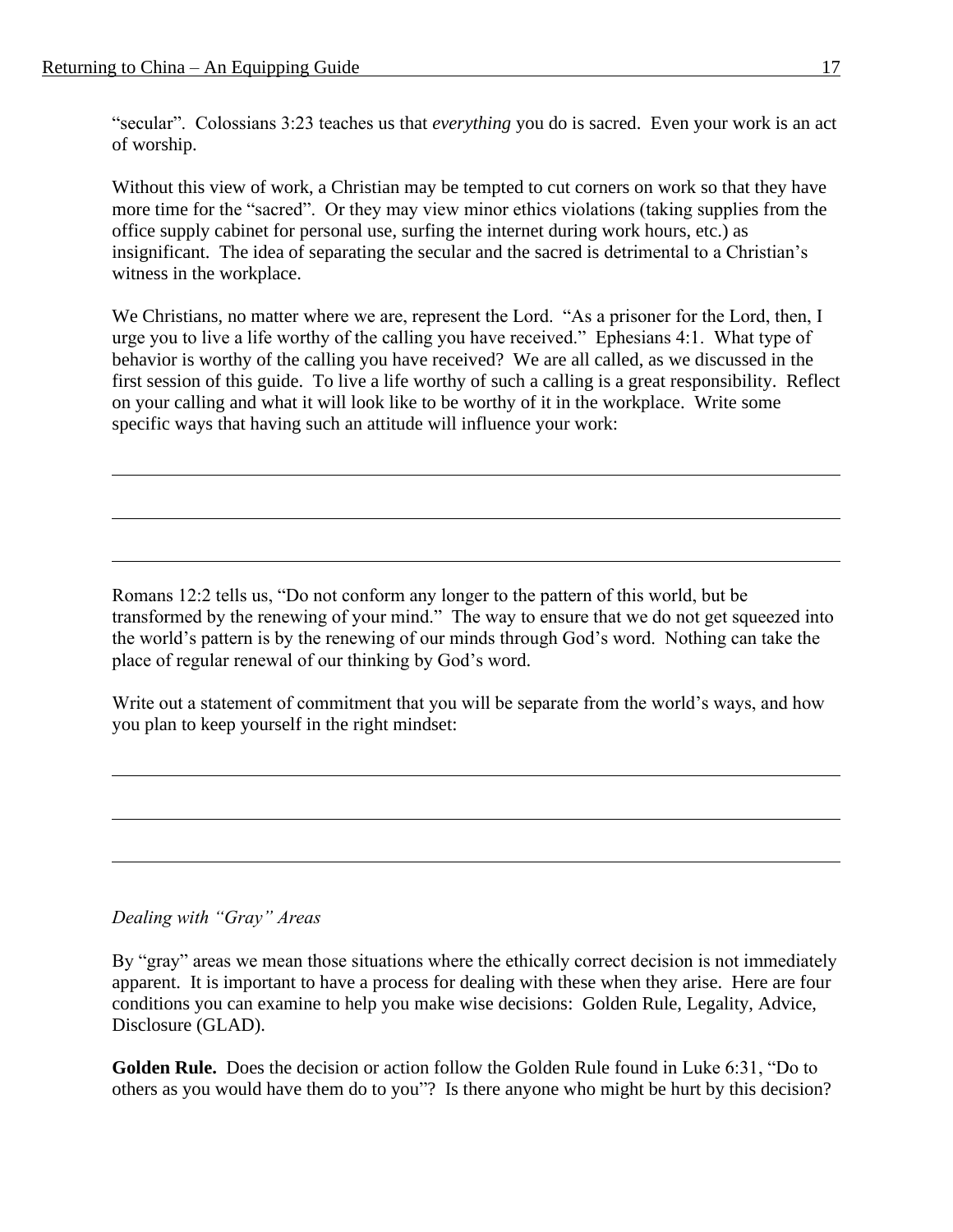Look at the four examples at the beginning of this session. Ask who will be hurt in each situation. In the first case, the company which is doing the purchasing is hurt by getting inferior goods. The purchaser's manager or the owners of the company are the ones being hurt by the gain of the purchaser. Most ethical dilemmas can be solved with this one principle.

Legality. Is the action legal? US companies operating in China are required to follow the Foreign Corrupt Practices Act, and many other countries have similar regulations. The FCPA prohibits bribes being paid for purpose of gaining new business. Most companies in China are now aware that international companies, at least US companies, will not pay bribes. You will find it much easier if you join a company which has a reputation for not paying bribes because people will be less likely to ask for them.

Local laws and regulations are often inconsistently enforced, leading to a lack of clarity over the correct interpretation. Romans 13 clearly tells we are to submit to governing authorities, who are God's servants. It may be difficult to maintain this perspective toward government leaders who do not believe in God, but we are still called to submit.

You may find that even if you fully intend to obey the law, there is still a lack of clarity because of the inconsistency in law enforcement. In this case we move on to the third step.

**Advice.** Be sure to have a respected Christian friend whom you can call for advice when you are struggling with an ethical situation. This person should be someone who is able to understand your work situation, but is not involved in the situation. If that persons' conscience says "this is wrong" then do not proceed.

Be sure to tell this person in advance that you may be calling them for advice. Write here the name of the person you are designating as your advice-giver:

**Disclosure.** Is the current situation disclosed to everyone involved? For example, if the purchaser were to tell his manager that the vendor is giving him money, then the manager would know he should investigate whether the buyer's decision is in the best interest of the company. The purchaser also has the responsibility to report the money as income. In this case, if the incentive paid to the buyer is disclosed to everyone before it is paid, then the conflict of interest can be eliminated. In general, if an action is ethical, then there is nothing to hide.

# *Conclusion*

We have not covered all potential ethical dilemmas because it is neither possible nor necessary. You have the tools to deal with whatever arises. Armed with a commitment to maintain your integrity and a process (GLAD) to help in times of uncertainty, you will be able to handle what comes your way. You cannot handle it on your own of course, but empowered by the Holy Spirit, guided by God's word, and with the advice of believers whom you respect, you can.

As one returnee said, "The struggles God has given me are the ones I can handle."